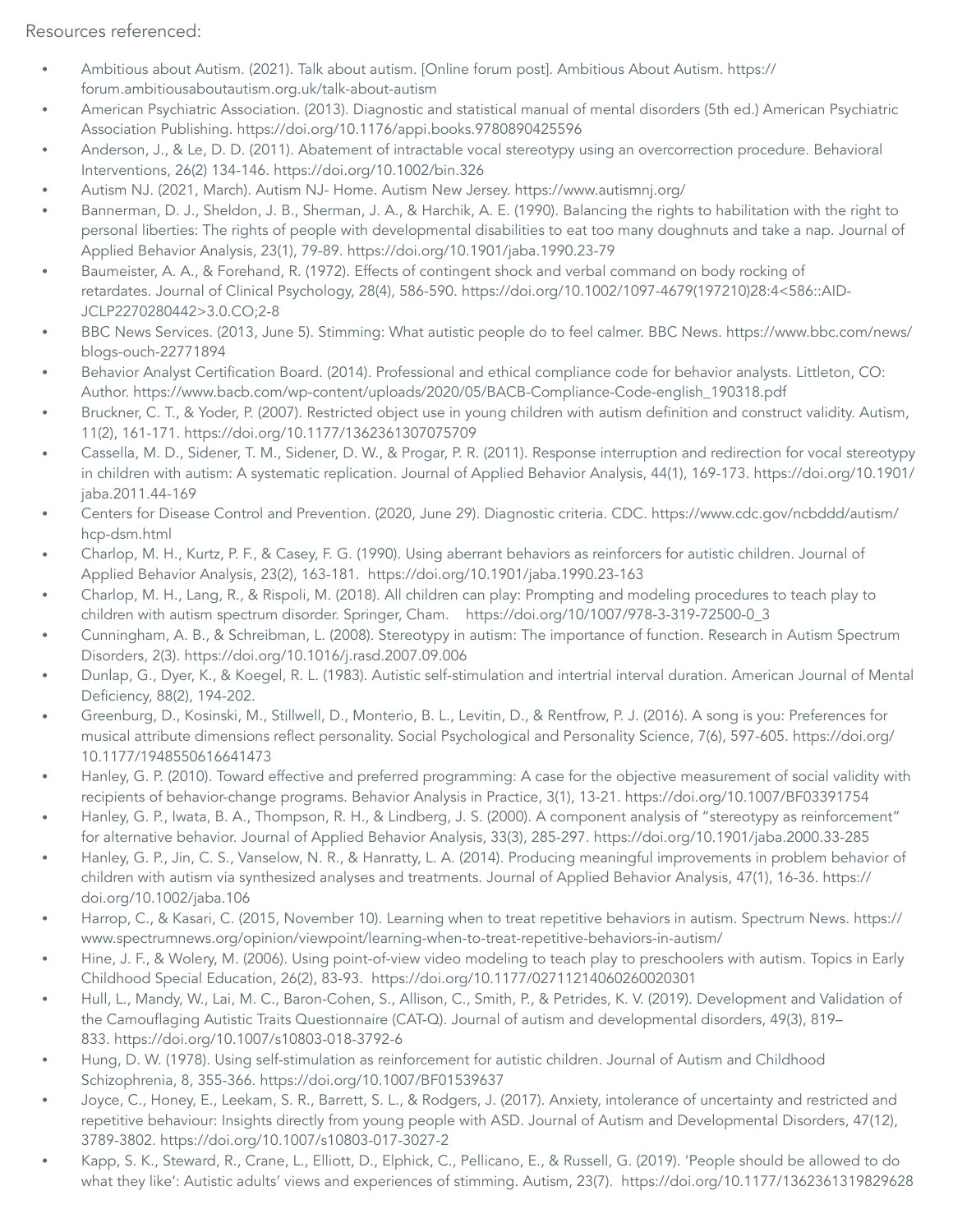- Lanovaz, M. J., Huxley, S. C., & Dufour, M. (2017). Using the dual-criteria methods to supplement visual inspection: An analysis of nonsimulated data. Journal of Applied Behavior Analysis, 50(3), 662-667. <https://doi/10.1002/jaba.394>
- Lilley, R. (2017, 25 August). What's in a flap? the curious history of autism and hand stereotypies. [Keynote address]. The [Neurosocieties Symposium: Explorations of the brain, culture,and ethics.](https://www.researchgate.net/publication/326147015_What%27s_in_a_flap_The_curious_history_of_autism_and_hand_stereotypies) [https://www.researchgate.net/publication/](https://www.researchgate.net/publication/326147015_What%27s_in_a_flap_The_curious_history_of_autism_and_hand_stereotypies) [326147015\\_What%27s\\_in\\_a\\_flap\\_The\\_curious\\_history\\_of\\_autism\\_and\\_hand\\_stereotypies](https://www.researchgate.net/publication/326147015_What%27s_in_a_flap_The_curious_history_of_autism_and_hand_stereotypies)
- [Linsmith, K. \(2014, May 16\). Stimming 101, or: How I learned to stop worrying and love the stim.](https://kirstenlindsmith.wordpress.com/2014/05/16/stimming-101-or-how-i-learned-to-stop-worrying-and-love-the-stim/) WordPress. [https://](https://kirstenlindsmith.wordpress.com/2014/05/16/stimming-101-or-how-i-learned-to-stop-worrying-and-love-the-stim/) [kirstenlindsmith.wordpress.com/2014/05/16/stimming-101-or-how-i-learned-to-stop-worrying-and-love-the-stim/](https://kirstenlindsmith.wordpress.com/2014/05/16/stimming-101-or-how-i-learned-to-stop-worrying-and-love-the-stim/)
- Love, J. J., Miguel, C. F., Fernand, J. K., & LaBrie J. K. (2012). The effects of matched stimulation and response interruption and redirection on vocal stereotypy. Journal of Applied Behavior Analysis, 45(3), 549-564. [https://doi.org/10.1901/](https://doi.org/10.1901/jaba.2012.45-549) [jaba.2012.45-549](https://doi.org/10.1901/jaba.2012.45-549)
- Lynn, K. (2020). Abolish the reduction of autistic stimming in aba therapy. Change.org. [https://www.change.org/p/behavior](https://www.change.org/p/behavior-analysis-certification-board-abolish-the-reduction-of-autistic-stimming-in-aba-therapy?utm_content=cl_sharecopy_22883119_en-US%3Av4&recruiter=238343376&utm_source=share_petition&utm_medium=copylink&utm_campaign=share_petition&utm_term%20=tap_basic_share)[analysis-certification-board-abolish-the-reduction-of-autistic-stimming-in-aba-therapy?](https://www.change.org/p/behavior-analysis-certification-board-abolish-the-reduction-of-autistic-stimming-in-aba-therapy?utm_content=cl_sharecopy_22883119_en-US%3Av4&recruiter=238343376&utm_source=share_petition&utm_medium=copylink&utm_campaign=share_petition&utm_term%20=tap_basic_share) [utm\\_content=cl\\_sharecopy\\_22883119\\_en-](https://www.change.org/p/behavior-analysis-certification-board-abolish-the-reduction-of-autistic-stimming-in-aba-therapy?utm_content=cl_sharecopy_22883119_en-US%3Av4&recruiter=238343376&utm_source=share_petition&utm_medium=copylink&utm_campaign=share_petition&utm_term%20=tap_basic_share)[US%3Av4&recruiter=238343376&utm\\_source=share\\_petition&utm\\_medium=copylink&utm\\_campaign=share\\_petition&utm\\_te](https://www.change.org/p/behavior-analysis-certification-board-abolish-the-reduction-of-autistic-stimming-in-aba-therapy?utm_content=cl_sharecopy_22883119_en-US%3Av4&recruiter=238343376&utm_source=share_petition&utm_medium=copylink&utm_campaign=share_petition&utm_term%20=tap_basic_share) [rm%20=tap\\_basic\\_share](https://www.change.org/p/behavior-analysis-certification-board-abolish-the-reduction-of-autistic-stimming-in-aba-therapy?utm_content=cl_sharecopy_22883119_en-US%3Av4&recruiter=238343376&utm_source=share_petition&utm_medium=copylink&utm_campaign=share_petition&utm_term%20=tap_basic_share)
- MacDonald, R., Green, G., Mansfield, R., Geckeler A., Gardenier, N., Anderson, J., Holcomb, W., & Sanchez., J. (2007). Stereotypy in young children with autism and typically developing children. Research in Developmental Disabilities, 28(3), 266-277. <https://doi/10.1016/j.ridd.2006.01.004>
- Mackenzie, K. (2018). Stereotypic movement disorders. Seminars in Pediatric Neurology, 25, 19-24. [https://doi.org/10.1016/](https://doi.org/10.1016/j.spen.2017.12.004) [j.spen.2017.12.004](https://doi.org/10.1016/j.spen.2017.12.004)
- Musingsofanaspie. (2013, July 24). Socially inappropriate. World Press Discover. [https://musingsofanaspie.com/2013/07/24/](https://musingsofanaspie.com/2013/07/24/socially-inappropriate/) [socially-inappropriate/](https://musingsofanaspie.com/2013/07/24/socially-inappropriate/)
- Ozonoff, S., Heung, K., Byrd, R., Hansen, R., & Hertz-Picciotto, I. (2008). The onset of autism: Patterns of symptoms emergence in the first years of life. Autism Research, 1(6). <https://doi.org/10.1002/aur.53>
- Pastrana, S., Rapp, J. T., & Frewing, T. (2013). Immediate and subsequent effects of response interruption and redirection on targeted and untargeted forms of stereotypy. Behavior Modification, 37(4), 591-610. [https://doi.org/](https://doi.org/10.1177/0145445513485751) [10.1177/0145445513485751](https://doi.org/10.1177/0145445513485751)
- Pietrangelo, A. (2019, June 28). Stimming: Causes and management. Healthline. [https://www.healthline.com/health/autism/](https://www.healthline.com/health/autism/stimming#behaviors) [stimming#behaviors](https://www.healthline.com/health/autism/stimming#behaviors)
- Rapp, J. T., Cook, J. L., McHugh, C., & Mann, K., R. (2017). Decreasing stereotypy using ncr and dro with functionally matched stimulation: Effects on targeted and non-targeted stereotypy. Behavior Modification, 41(1), 45-83. [https://doi.org/](https://doi.org/10/1177/0145445516652370) [10/1177/0145445516652370](https://doi.org/10/1177/0145445516652370)
- Rapp, J. T., & Vollmer, T. R. (2005). Stereotypy I: A review of behavioral assessment and treatment. Research in Developmental Disabilities, 26(6), 527-547. <https://doi.org/10/1016/j.ridd.2004.11.005>
- Repp, A. C., & Deitz, S. M. (1974). Reducing aggressive and self-injurious behavior of institutionalized retarded children throught reinforcement of other behaviors. Journal of Applied Behavior Analysis, 7(2), 313-325. [https://doi.org/10.1901/](https://doi.org/10.1901/jaba.1974.7-313) [jaba.1974.7-313](https://doi.org/10.1901/jaba.1974.7-313)
- Robertson, S. M. (2010. Neurodiversity, quality of life, and autistic adults: Shifting research and professional focuses onto reallife challenges. Disability Studies Quarterly, 30(1). <https://doi.org/10.18061/dsq.v30i1.1069>
- Shapiro, E. S., Barrett, R. P., & Ollendick, T. H. (1980). A comparison of physical restraint and positive practice overcorrection in treating stereotypic behavior. Behavior Therapy, 11(2), 227-233. [https://doi.org/10.1016/S0005-7894\(80\)80022-0](https://doi.org/10.1016/S0005-7894(80)80022-0)
- Shore, B. A., Iwata, B. A., DeLeon, I. G., Kahng, S., & Smith, R. G. (1997). An analysis of reinforcer substitutability using manipulation and self-injury as competing responses. Journal of Applied Behavior Analysis, 30(1), 21-41. [https://doi.org/](https://doi.org/10.19101/jaba.1997.30-21) [10.19101/jaba.1997.30-21](https://doi.org/10.19101/jaba.1997.30-21)
- Steward, R. L., & Steward, R. (2015, May 14). Repetitive stereotyped behaviour or "stimming": An online survey of 100 people on the autism spectrum. International Society for Autism Research. [https://insar.confex.com/insar/2015/webprogram/](https://insar.confex.com/insar/2015/webprogram/Paper20115.html) [Paper20115.html](https://insar.confex.com/insar/2015/webprogram/Paper20115.html)
- Stimming. (n.d.). Autism Wiki. <https://autism.wikia.org/wiki/Stimming>
- Szabo, T., (2019). Acceptance and commitment training for reducing inflexible behaviors in children with autism. Journal of Contextual Behavioral Science, 12, 178-188. <https://doi.org/10.1016/j/jcbs.2019.03.001>
- Thomas, B. R., Charlop, M. H., Lim, N., Gumaer, C. (2020). Effects of socially appropriate singing on the vocal stereotypy of children with autism spectrum disorder. Behavior Interventions, 35(2), 249-262. <https://doi.org/10.1002/bin.1709>
- Unmasked. (2020, October 16). When it comes to redirecting stims, for me, it's about the sensation and how much energy I get out. If I [Status update]. Facebook. <https://www.facebook.com/unnmasked1/posts/185351333072047>
- Van Houten, R., Axelrod, S., Bailey, J. S., Favell, J. E., Foxx, R. M., Iwata, B. A., & Lovaas, O. I. (1988). The right to effective behavioral treatment. The Behavior Analysts, 11(2), 111-114. <https://doi.org/10.1007BF03392464>